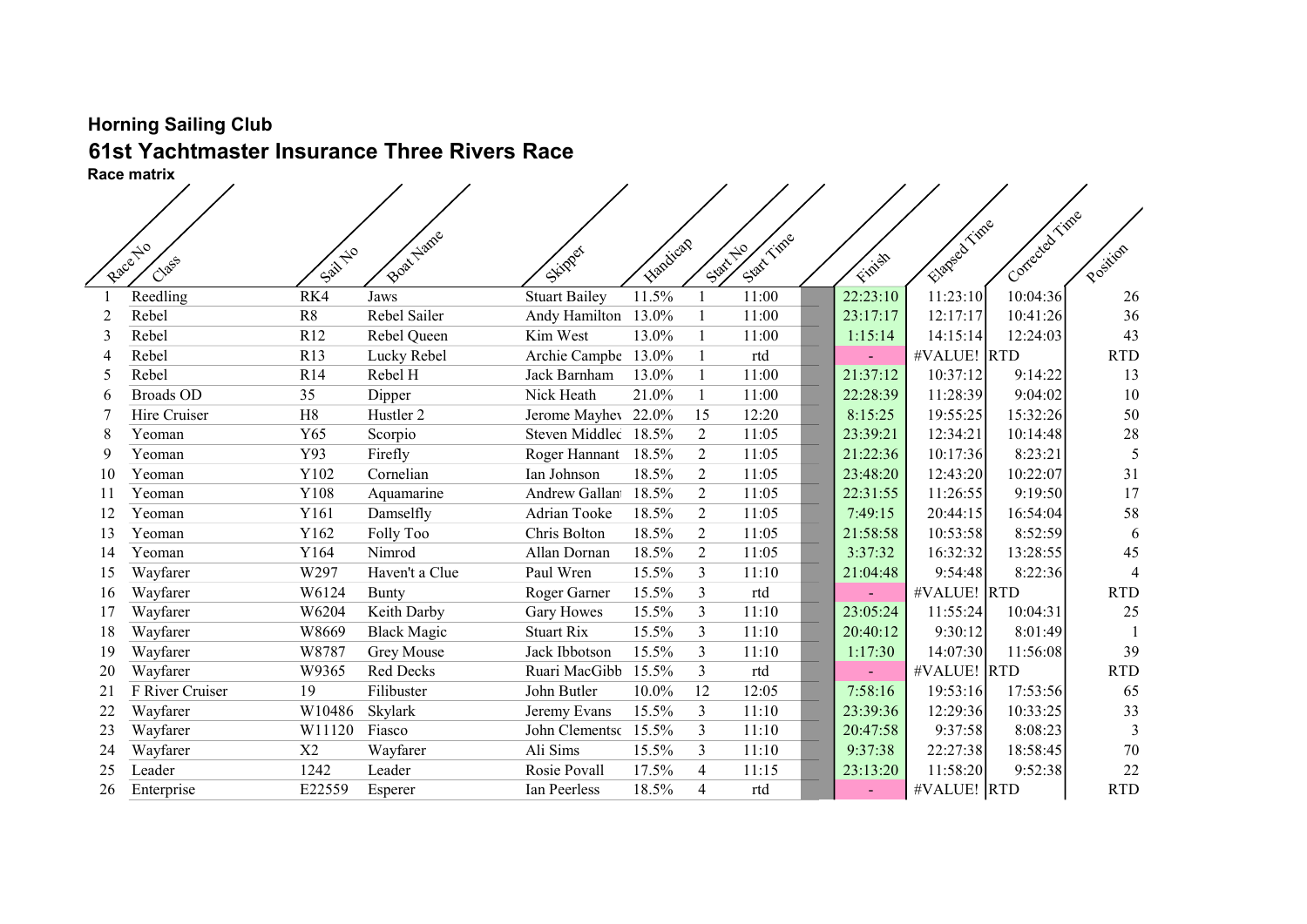| 27 | Dinghy                    | 21             | Chiff Chaff          | Zachary Osborr 22.0%   |          | $\overline{4}$ | 11:15 | 9:39:43  | 22:24:43    | 17:28:53 | 64             |
|----|---------------------------|----------------|----------------------|------------------------|----------|----------------|-------|----------|-------------|----------|----------------|
| 28 | Miracle                   | 3689           | Joshe                | Craig Palmer           | 22.0%    | $\overline{4}$ | wd    |          | #VALUE! WD  |          | <b>WD</b>      |
| 29 | Dinghy                    | 32             | Octavie              | Robbie Elliott         | 25.0%    | $\overline{4}$ | 11:15 | 9:09:06  | 21:54:06    | 16:25:35 | 55             |
| 30 | Norfolk OD                | <b>B19</b>     | Minnie               | Kevin Edwards 25.0%    |          | $\overline{4}$ | 11:15 | 23:35:00 | 12:20:00    | 9:15:00  | 14             |
| 31 | Norfolk OD                | <b>B31</b>     | Bittern              | Samuel Archer          | 25.0%    | $\overline{4}$ | 11:15 | 5:44:56  | 18:29:56    | 13:52:27 | 46             |
| 32 | Yare & Bure               | 20             | Orange Tip           | Duncan Law             | 20.0%    | 5              | 11:20 | 10:14:42 | 22:54:42    | 18:19:46 | 66             |
| 33 | Yare & Bure               | 30             | <b>Scarce Copper</b> | Jack Copping           | 20.0%    | 5              | 11:20 | 22:38:33 | 11:18:33    | 9:02:50  | 9              |
| 34 | Yare & Bure               | 108            | Oak Beauty           | Johnnie Rudd           | 20.0%    | 5              | rtd   |          | #VALUE! RTD |          | <b>RTD</b>     |
| 35 | Yare & Bure               | 116            | Painted Jezebel      | Simon Means            | 20.0%    | 5              | rtd   |          | #VALUE! RTD |          | <b>RTD</b>     |
| 36 | Yare & Bure               | 118            | Ghost                | James Dugdale          | 20.0%    | 5              | 11:20 | 21:27:31 | 10:07:31    | 8:06:01  | $\overline{2}$ |
| 37 | Yare & Bure               | 121            | Wanderer             | Jonathan Becke 20.0%   |          | 5              | wd    |          | #VALUE! WD  |          | <b>WD</b>      |
| 38 | Waveney                   | W <sub>3</sub> | Snakeshead           | Mollie Goodwi          | 20.0%    | 5              | 11:20 | 4:43:59  | 17:23:59    | 13:55:11 | 47             |
| 39 | Waveney                   | W <sub>5</sub> | Ragged Robin         | Gordon Jewell          | 20.0%    | 5              | 11:20 | 6:08:20  | 18:48:20    | 15:02:40 | 49             |
| 40 | Waveney                   | W26            | Sorrel               | Miles Palmer           | 20.0%    | 5              | 11:20 | 23:23:48 | 12:03:48    | 9:39:02  | 21             |
| 41 | Waveney                   | W31            | Valerian             | Henry Bird             | 20.0%    | 5              | 11:20 | 2:36:59  | 15:16:59    | 12:13:35 | 42             |
| 42 | <b>Production Cruiser</b> | 105            | Cassie               | <b>Brad Coales</b>     | 17.0%    | 6              | dnf   |          | #VALUE! DNF |          | <b>DNF</b>     |
| 43 | <b>Production Cruiser</b> | GBR11          | Stealaway V          | Patrick Corke          | 20.0%    | 6              | 11:25 | 0:43:30  | 13:18:30    | 10:38:48 | 35             |
| 44 | <b>Production Cruiser</b> | X3             | Aslan                | Jeremy Nunns           | 23.0%    | 6              | 11:25 | 9:31:19  | 22:06:19    | 17:01:16 | 62             |
| 45 | <b>Production Cruiser</b> | <b>X4</b>      | Puck                 | Claire Turner          | 23.0%    | 6              | dnf   |          | #VALUE! DNF |          | <b>DNF</b>     |
| 46 | Sailfish                  | 111            | Ohana                | <b>Bill Hutchins</b>   | 25.0%    | 6              | rtd   |          | #VALUE! RTD |          | <b>RTD</b>     |
| 47 | Sailfish                  | 250            | HoneyBee             | Jon Lee                | 25.0%    | 6              | rtd   |          | #VALUE! RTD |          | <b>RTD</b>     |
| 48 | Sailfish                  | 726            | Nomad                | Nick Neve              | 25.0%    | 6              | 11:25 | 9:18:22  | 21:53:22    | 16:25:01 | 54             |
| 49 | Norfolk Punt              | 52             | Wild Duck            | James Clarke           | $-9.0\%$ | $\overline{7}$ | 11:40 | 21:04:02 | 9:24:02     | 10:14:48 | 29             |
| 50 | Norfolk Punt              | 53             | Wildgoose            | John Parker            | $-9.0\%$ | $\tau$         | rtd   |          | #VALUE! RTD |          | <b>RTD</b>     |
| 51 | Norfolk Punt              | 54             | Tern                 | Max Dixey              | $-9.0\%$ | $\tau$         | 11:40 | 21:52:47 | 10:12:47    | 11:07:56 | 38             |
| 52 | Norfolk Punt              | 66             | Grebe                | Chris Haslam           | $-9.0\%$ | $\tau$         | 11:40 | 20:11:11 | 8:31:11     | 9:17:11  | 15             |
| 53 | Norfolk Punt              | 86             | Peregrine            | Noel Bradshaw          | $-11.0%$ | 8              | 11:45 | 22:38:11 | 10:53:11    | 12:05:02 | 40             |
| 54 | Norfolk Punt              | 96             | Snowgoose            | Jane Pye               | $-9.0\%$ | 7              | 11:40 | 20:29:48 | 8:49:48     | 9:37:29  | 20             |
| 55 | Norfolk Punt              | 97             | Great White          | Ian Johnson            | $-11.0%$ | 8              | 11:45 | 21:00:26 | 9:15:26     | 10:16:32 | 30             |
| 56 | Norfolk Punt              | 98             | Redwing              | Rupert Redingt         | $-9.0\%$ | $\overline{7}$ | 11:40 | 20:52:10 | 9:12:10     | 10:01:52 | 24             |
| 57 | Norfolk Punt              | 99             | Woodpecker           | Holly MacAski          | $-9.0\%$ | $\overline{7}$ | wd    |          | #VALUE! WD  |          | <b>WD</b>      |
| 58 | Norfolk Punt              | 102            | Comet                | Richard Whitef         | $-9.0\%$ | $\tau$         | 11:40 | 19:51:28 | 8:11:28     | 8:55:42  | 7              |
| 59 | Thames A Rater            | 23             | Tara                 | Danial Harrisor -30.0% |          | 8              | 11:45 | 21:03:15 | 9:18:15     | 12:05:44 | 41             |
| 60 | Flying Dutchman           | 94             | Flying Dutchman      | Giles Warrell          | $-11.0%$ | 8              | 11:45 | 7:15:02  | 19:30:02    | 21:38:44 | 71             |
| 61 | Javelin                   | 372            | Razzamatazz          | Chris Toothill         | $-4.0%$  | 8              | rtd   |          | #VALUE! RTD |          | <b>RTD</b>     |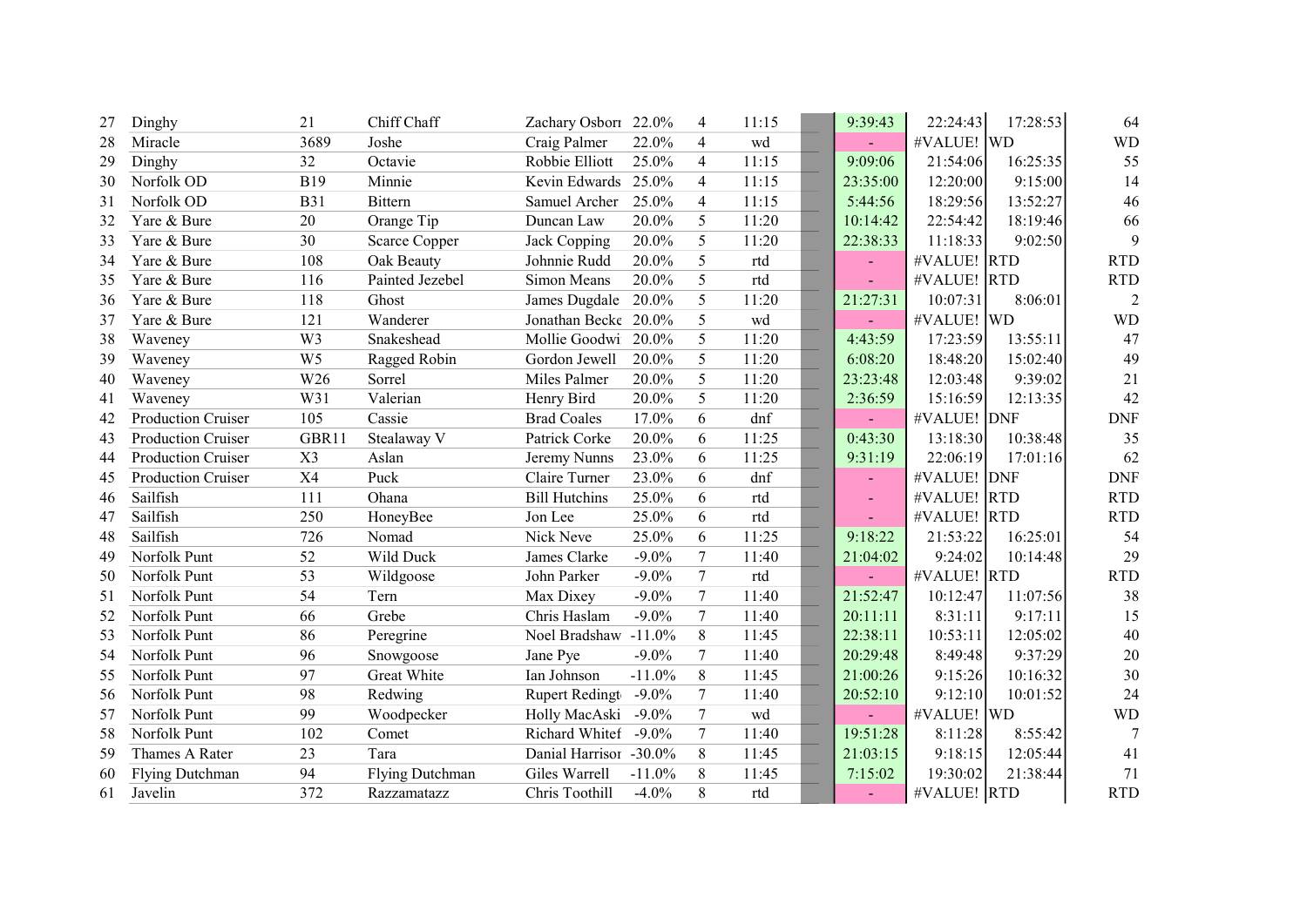| 62 | Star            | Star           | Empress               | Nick Eastwood        | $-4.0%$ | 8  | 11:45      | 21:29:12 | 9:44:12     | 10:07:34 | 27         |
|----|-----------------|----------------|-----------------------|----------------------|---------|----|------------|----------|-------------|----------|------------|
| 63 | F River Cruiser | 22             | Moonraker             | Chris Pank           | $-2.0%$ | 9  | 11:50      | 20:49:07 | 8:59:07     | 9:09:54  | 11         |
| 64 | F River Cruiser | 177            | <b>Breeze</b>         | Matt Ellis           | $-2.0%$ | 9  | 11:50      | 20:37:24 | 8:47:24     | 8:57:57  | 8          |
| 65 | F River Cruiser | 217            | Melinda               | Paul Howes           | $-1.0%$ | 9  | 11:50      | 21:20:45 | 9:30:45     | 9:36:27  | 19         |
| 66 | F River Cruiser | 368            | <b>Wandering Rose</b> | <b>Steve Burton</b>  | 2.0%    | 9  | 11:50      | 22:44:48 | 10:54:48    | 10:41:42 | 37         |
| 67 | F River Cruiser | 244            | Catspaw               | <b>Brian Wilkins</b> | 5.0%    | 10 | 11:55      | 21:44:04 | 9:49:04     | 9:19:37  | 16         |
| 68 | F River Cruiser | 265            | Joy                   | Chris Bunn           | 5.0%    | 10 | 11:55      | 21:37:51 | 9:42:51     | 9:13:42  | 12         |
| 69 | F River Cruiser | 414            | Grayling              | Peter Goshawk        | 5.0%    | 10 | rtd        |          | #VALUE! RTD |          | <b>RTD</b> |
| 70 | F River Cruiser | 118            | Zephyr                | Robert Gorboul       | 6.0%    | 10 | wd         |          | #VALUE! WD  |          | <b>WD</b>  |
| 71 | F River Cruiser | 221            | Arundhati             | Richard Tusting      | 6.0%    | 10 | 11:55      | 7:49:30  | 19:54:30    | 18:42:50 | 69         |
| 72 | F River Cruiser | 24             | Pippa                 | Geoff Angell         | 7.0%    | 11 | 12:00      | 22:19:00 | 10:19:00    | 9:35:40  | 18         |
| 73 | F River Cruiser | 78             | Halcyon               | Roger Wilson         | 7.0%    | 11 | 12:00      | 23:09:40 | 11:09:40    | 10:22:47 | 32         |
| 74 | F River Cruiser | 152            | Sabrina 2             | John Holmes          | 7.0%    | 11 | 12:00      | 1:23:19  | 13:23:19    | 12:27:05 | 44         |
| 75 | F River Cruiser | 259            | Cygnet                | Dan Reilly           | 7.0%    | 11 | rtd        |          | #VALUE! RTD |          | <b>RTD</b> |
| 76 | F River Cruiser | 418            | Tinkerbell            | Adrian Lincoln       | 7.0%    | 11 | rtd        |          | #VALUE! RTD |          | <b>RTD</b> |
| 77 | F River Cruiser | 199            | Morning Calm          | <b>Bill Clark</b>    | 9.0%    | 12 | rtd        |          | #VALUE! RTD |          | <b>RTD</b> |
| 78 | F River Cruiser | 262            | Jessie May            | Sally Dugdale        | 7.0%    | 12 | rtd        |          | #VALUE! RTD |          | <b>RTD</b> |
| 79 | F River Cruiser | $\mathbf{1}$   | White Wings           | Giles Bryan          | 10.0%   | 12 | wd         |          | #VALUE! WD  |          | <b>WD</b>  |
| 80 | F River Cruiser | 131            | Sabrina 5             | Matthew Frary        | 7.0%    | 12 | 12:05      | 23:28:20 | 11:23:20    | 10:35:30 | 34         |
| 81 | F River Cruiser | 403            | May                   | Kevin Rhead          | 10.0%   | 12 | rtd        |          | #VALUE! RTD |          | <b>RTD</b> |
| 82 | S River Cruiser | 210            | Teal                  | <b>Bill Grist</b>    | 13.0%   | 13 | 12:10      | 9:21:47  | 21:11:47    | 18:26:27 | 68         |
| 83 | Hire Cruiser    | 12             | Bootlegger            | David Lennard-       | 22.0%   | 13 | 12:10      | 9:47:08  | 21:37:08    | 16:51:46 | 57         |
| 84 | S River Cruiser | 85             | Sabrina 3             | Neil Trevithick      | 14.0%   | 13 | 12:10      | 9:36:30  | 21:26:30    | 18:26:23 | 67         |
| 85 | S River Cruiser | 240            | Avocet                | <b>Bob Branford</b>  | 16.0%   | 13 | 12:10      | 5:49:41  | 17:39:41    | 14:50:08 | 48         |
| 86 | S River Cruiser | 429            | Pickle                | Phil Montague        | 17.0%   | 13 | 12:10      | 0:05:10  | 11:55:10    | 9:53:35  | 23         |
| 87 | S River Cruiser | 87             | Modwena               | Mark Cassidy         | 19.0%   | 14 | 12:15      | 8:17:09  | 20:02:09    | 16:13:44 | 51         |
| 88 | S River Cruiser | 61             | Gypsy                 | David Church         | 20.0%   | 14 | 12:15      | 9:25:56  | 21:10:56    | 16:56:45 | 59         |
| 89 | S River Cruiser | 79             | Daisy                 | Tim Ford             | 21.0%   | 14 | $\rm{rtd}$ |          | #VALUE! RTD |          | <b>RTD</b> |
| 90 | Sailing Cruiser | T11            | Gentilly              | <b>Edward Coates</b> | 22.0%   | 14 | 12:15      | 9:34:30  | 21:19:30    | 16:38:01 | 56         |
| 91 | S River Cruiser | 274            | Elfin                 | Andrew Bond          | 27.0%   | 14 | 12:15      | 10:31:24 | 22:16:24    | 16:15:34 | 52         |
| 92 | Hire Cruiser    | H1             | Hustler 1             | Roger Lambour 22.0%  |         | 15 | rtd        |          | #VALUE! RTD |          | <b>RTD</b> |
| 93 | Hire Cruiser    | H2             | Zoe                   | Adam Osborn-J 20.0%  |         | 15 | 12:20      | 9:35:50  | 21:15:50    | 17:00:40 | 61         |
| 94 | Hire Cruiser    | H <sub>3</sub> | Hustler 3             | Simon Eddison        | 22.0%   | 15 | rtd        |          | #VALUE! RTD |          | <b>RTD</b> |
| 95 | Hire Cruiser    | H <sub>4</sub> | Jacindar              | Chey McMahor 22.0%   |         | 15 | rtd        |          | #VALUE! RTD |          | <b>RTD</b> |
| 96 | Hire Cruiser    | H <sub>5</sub> | Violet                | Nick Napper          | 22.0%   | 15 | rtd        |          | #VALUE! RTD |          | <b>RTD</b> |